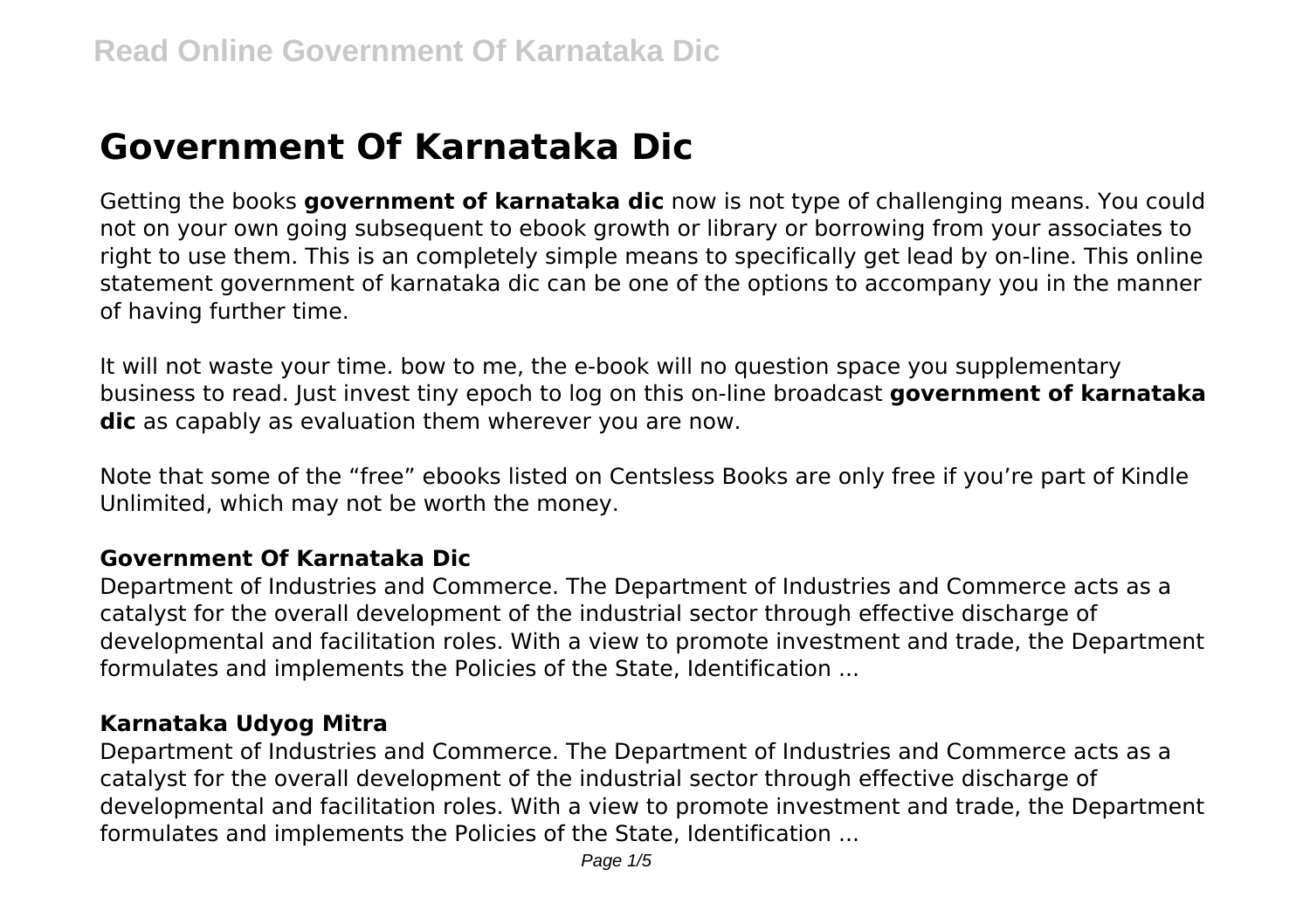## **ebiz Karnataka**

Karnataka - definition of Karnataka by The Free Dictionary Government of Karnataka (GoK) is a pioneer in leveraging information and communication technology (ICT) for better governance and is at the forefront of implementation of electronic-Governance (e-Governance) initiatives in the country. Technical Dictionary - Karnataka

## **Government Of Karnataka Dic**

Government of Karnataka Department of Industries and Commerce District Industries Centres address, Heads and other details No District Name of the Officer Office address Phone, fax 1 Bangalore Urban V.T.Venkatesha Office of the Joint Director, District Industries Centre, Bangalore Urban District, West of Chord Road,

## **Government of Karnataka Department of Industries and Commerce**

The District Industries Centre Ramanagara under the Department of Industries and Commerce Govt. of Karnataka is the prime department for the development of industries in the District. District Industries Centre is engaged in Development of Micro, Small, Medium Industries as well as hand holding supports for large industries.

#### **District industries Center - DIC Ramanagara**

The Government of Karnataka recognises that a key parameter to make local industry globally competitive is to provide industry access to high quality industrial infrastructure at competitive prices. Towards this end the Government will establish an Infrastructure Development Fund with an initial corpus of Rs.100 Crores.

# **Proceedings of the Government of Karnataka - DC(MSME**

Page 2/5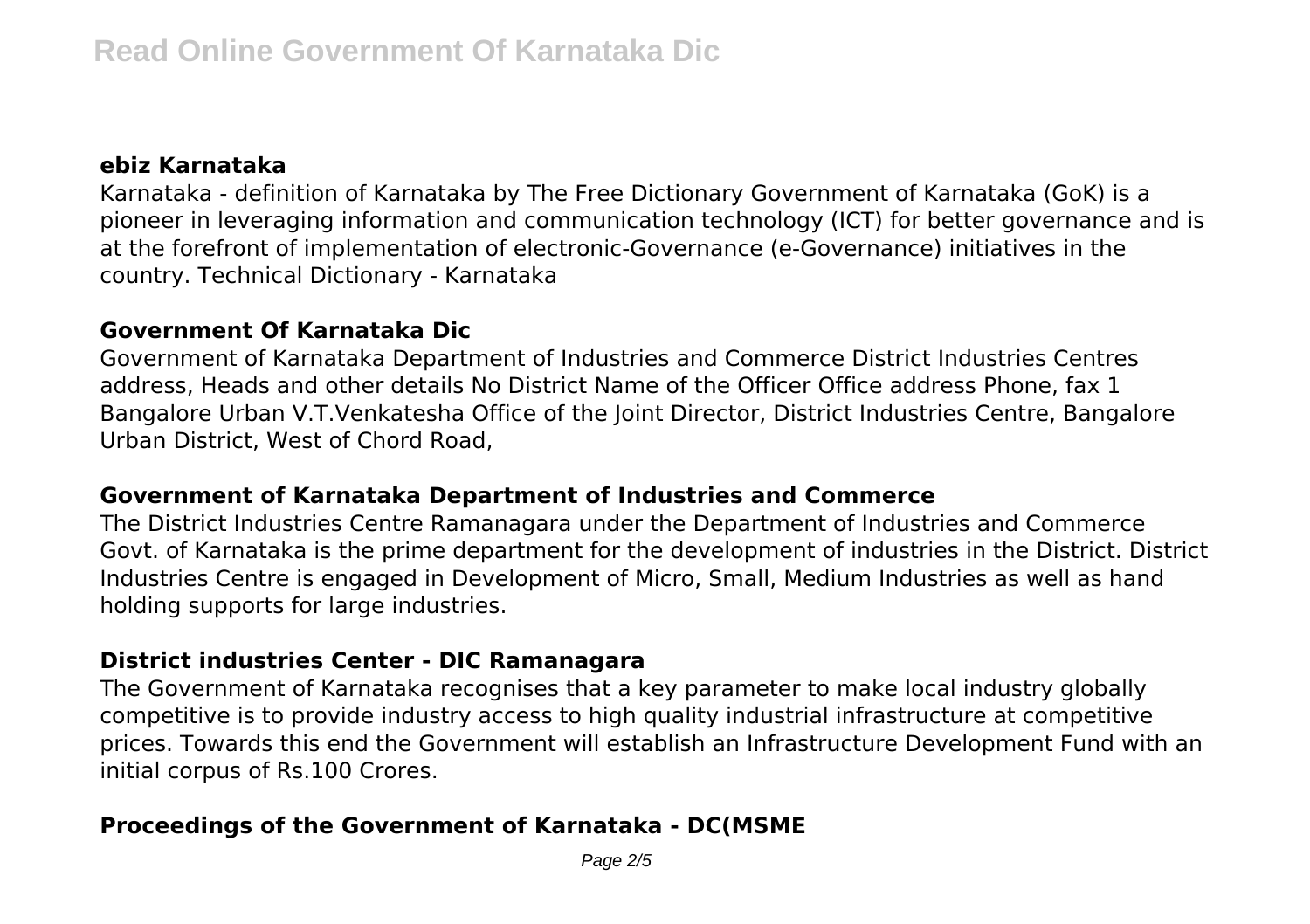Karnataka State Financial Corporation. National, Commercial & Scheduled Banks. Industrial Cooperative Banks. FOR INCENTIVES AND CONCESSIONS. Directorate of Industries and Commerce & Joint Director of DIC's in the District. FOR VENTURE CAPITAL ASSISTANCE. Industrial Development Bank of India, Bengaluru

# **Karnataka State Small Industries Development Corporation Ltd**

Department of Industries and Commerce. The Department of Industries and Commerce acts as a catalyst for the overall development of the industrial sector through effective discharge of developmental and facilitation roles. With a view to promote investment and trade, the Department formulates and implements the Policies of the State, Identification ...

# **Department of Industries and Commerce | ebiz Karnataka**

nonno nonno nonnonnonnono nonnonnonnon Directorate of Large and Mega Industries

# **Department of Industries and Commerce - Home**

1) This website is designed, developed and maintained by Government Of Karnataka, Government of India. 2) Though all efforts have been made to ensure the accuracy and currency of the content on this website, the same should not be construed as a statement of law or used for any legal purposes.

# **Karnataka Government**

Government of Karnataka Karnataka State Drugs Logistics and Warehousing Society. Aushada - Online Supply Chain Management System . Previous Next. WareHouses. 26. Institutes. 2936. Login. User Id: Password: Enter Code Shown below: ...

# **KSMSCL - Government of Karnataka**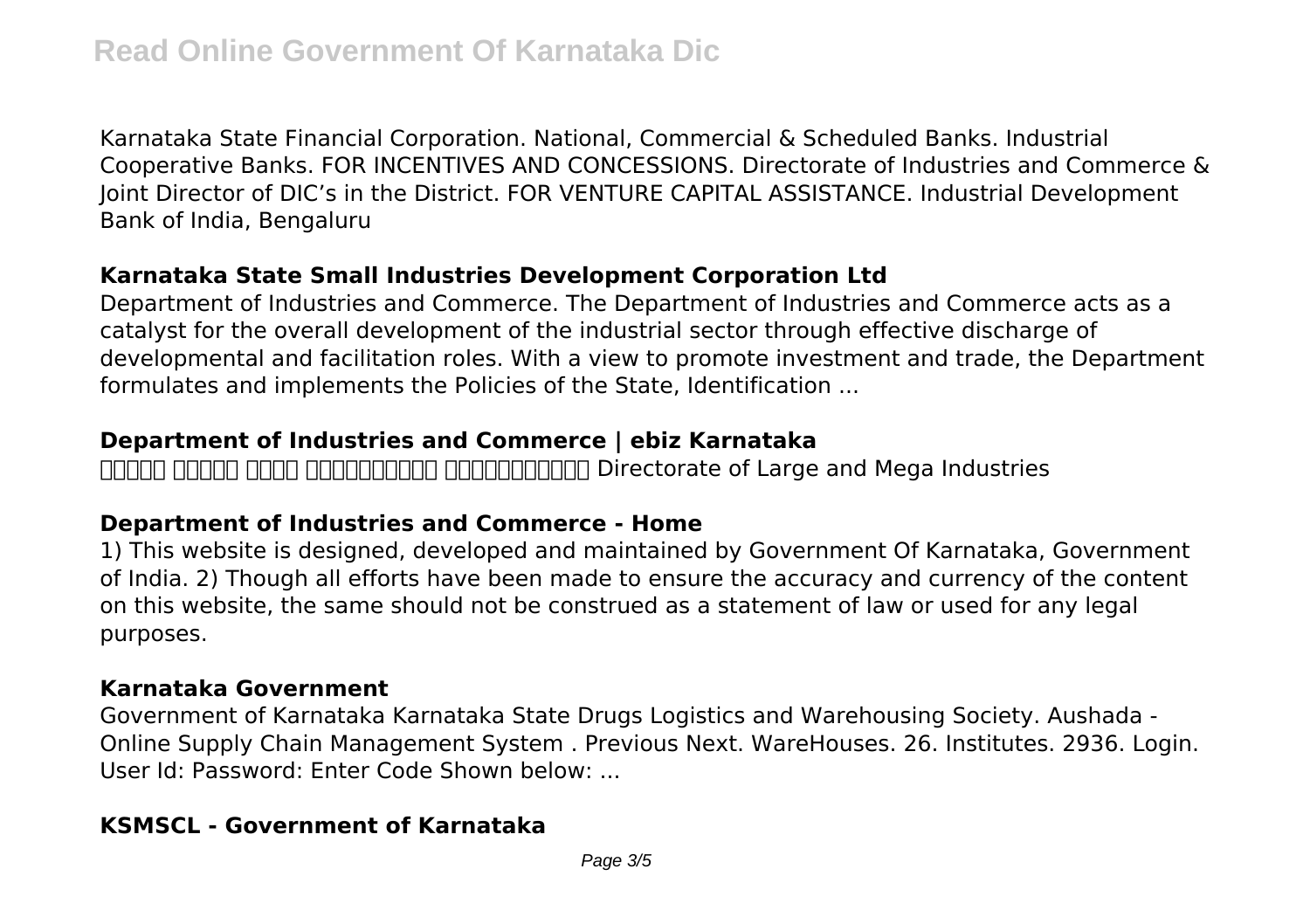The Government of Karnataka, officially known as Karnataka Sarakara, is a democratically elected body with the governoras the constitutional head. The governor who is appointed for five years appoints the chief ministerand on the advice of the chief minister appoints his council of ministers.

## **Government Of Karnataka Dic - costamagarakis.com**

Government of Karnataka Karnataka Industrial Policy 2014-19 (Policy G.O No. CI 58 SPI 2013, Dtd: 01.10.2014) (Additions / Modification to the Industrial Policy 2014-19

## **Government of Karnataka - DIC Ramanagara**

Government of Karnataka - DIC Ramanagara District Industry Center Loan Scheme (DIC) is the third part of Prime Minister's Employment Generation Programme (PMEGP) under which the rural areas of Maharashtra State are covered for the implementation.

## **Government Of Karnataka Dic - pekingduk.blstr.co**

"Over the years, Karnataka has been at the forefront of industrial growth in the country. The state offers world class infrastructure, large skilled workforce, and access to the global supply chain for all industries. I assure complete support and commitment of the Government of Karnataka towards facilitating investments in the state."

## **Invest Karnataka**

Karnataka Udyog Mitra is the nodal agency under the Single window set up. There are several Selfemployment generation schemes formulated by the State and Central Governments from time to time and are being implemented.

# **ebiz Karnataka**

Karnataka Udyog Mitra is a Government of Karnataka organization. Constituted under the aegis of